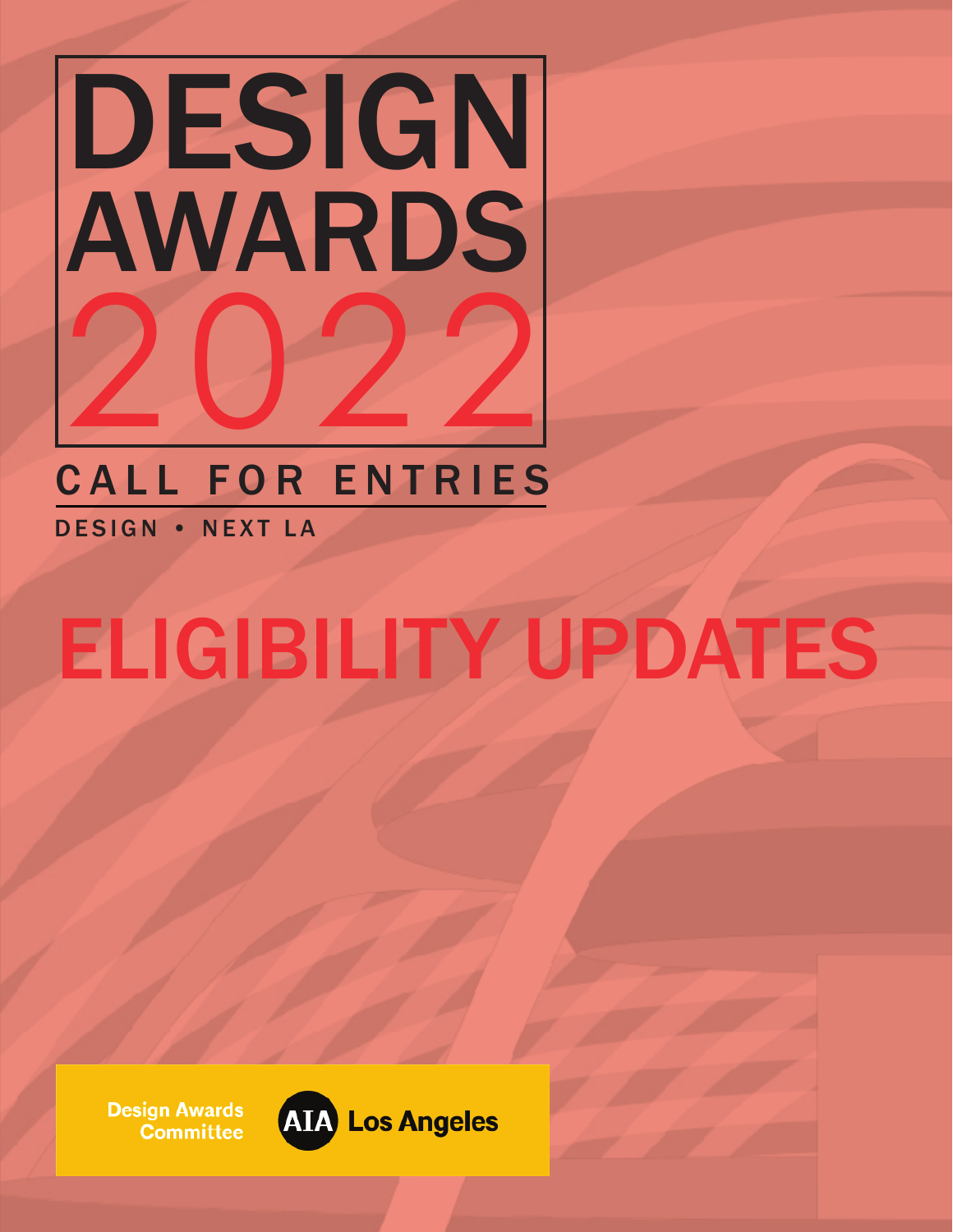### DESIGN AWARDS 2022 CALL FOR ENTRIES

As one of the most prestigious awards an architect and designer can win in the Los Angeles design community, AIA Los Angeles (AIALA) goes to great lengths to make the Awards as celebrated as possible. This year is no exception!

A panel of distinguished jurors, from international architects and fellows, to critics, professors, and theorists, will bring their expertise to our local judging table -- evaluating and selecting works that represent the best in our design field.

The annual AIALA Design Awards & Exhibit honors excellence in:

Design Awards: Built work in Los Angeles or by Los Angeles architects Next LA Awards : Unbuilt work in Los Angeles or by Los Angeles architects

*In both Design and Next LA categories, jury awards may be given in three classifications: Citation, Merit and Honor.*

### NEW THIS YEA R - FIRM & PROJEC T ELIGIBILIT Y

Last year we introduced an integrated building performance reporting requirement and alignment with the AIA's 2030 Commitment as a signatory for all submitting firms. We are continuing these requirements and adding an additional layer of sustainable design integration to all project submissions.

RETURNING REQUIREMENT: All firms submitting design awards will again be required to submit proof of being a 2030 Commitment signatory. Built project entries will require a narrative of the project's sustainable features, energy calculations, and proof of being submitted to the AIA 2030ddx platform. If your firm has not yet signed onto the 2030 Commitment, you can sign on here: https://2030ddx.aia.org/registerFirm . If you need to register, we suggest you begin now.

**New Award Eligibility:** BUILT Project Entries shall follow one of these two paths: 1) Demonstrate leadership in water conservation by including only local plantings (xeriscaping) in all exterior site improvements, or 2) Complete a full material Life cycle Assessment (LCA) and develop a baseline and design case of embodied carbon. BUILT Interiors & Single/Multi Family Residential Submissions: If one of the two options above is not possible, the interior space's lighting power density shall achieve a minimum improvement of 25% below the project's established energy code.

#### JUDGING

Separate juries will be convened for each award program: AIALA Design, and Next LA Awards. The decisions by the juries are final and binding. Winners will be kept confidential and will be publicly announced at the AIALA Design Awards Ceremony.

### AWARDS CEREMONY

The AIALA Awards Ceremony will be in October. Date, time and type of gathering are to be announced at a later date. Winners of the awards will be announced at the event, where they will be presented with their award certificates. In addition to honoring the winners of the AIALA Design and Next LA Awards, the 2022 AIALA Presidential Award recipients will also be recognized. Tickets for the awards ceremony will be available for purchase through the chapter office. Check https://www.aialosangeles.org/awards/design-awards/ for ceremony updates.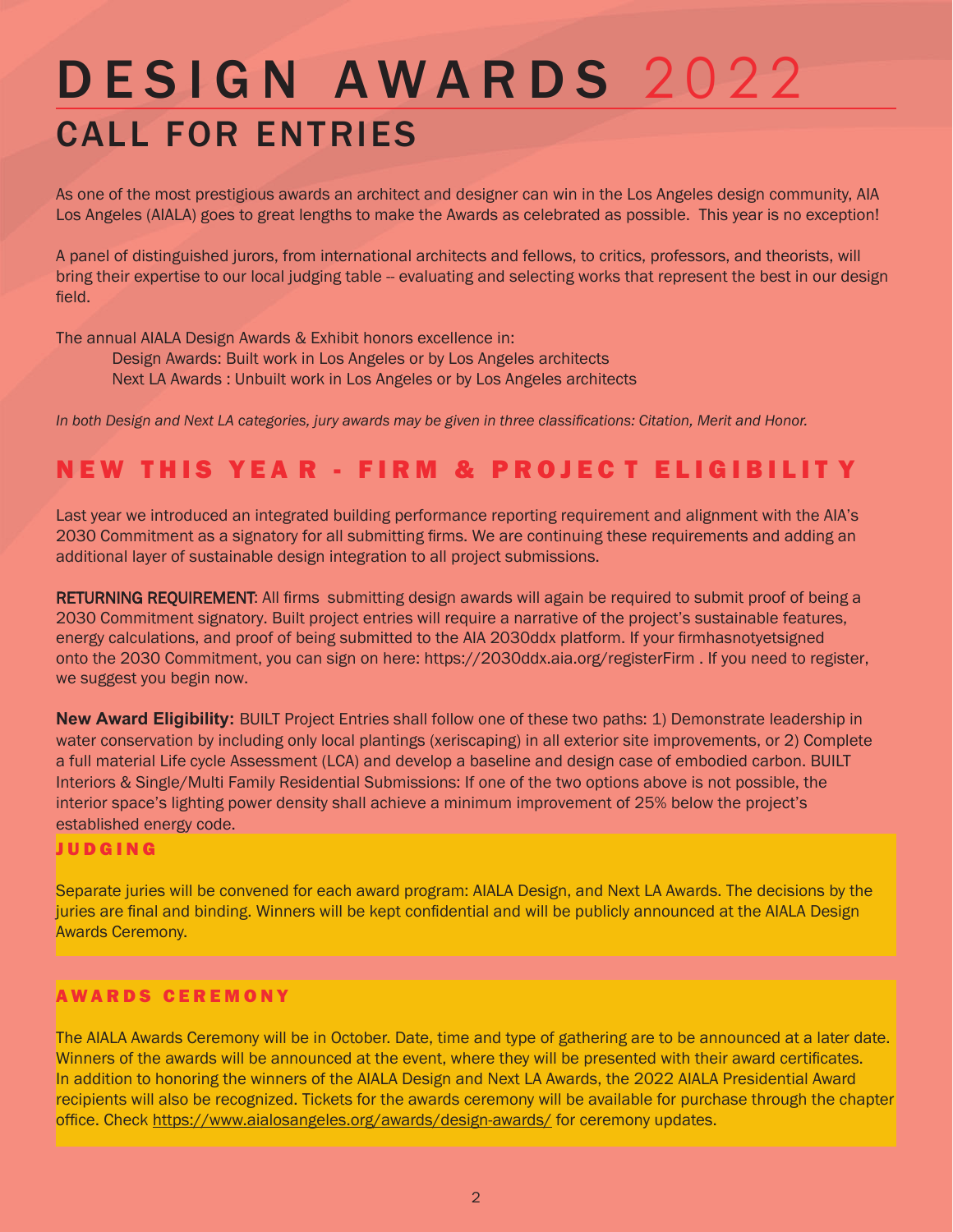### DESIGN AWARDS 2022 REGISTRATION

Individuals or firms may submit any number of projects to the AIALA Design and Next LA Awards. An entry will be eligible even though the submitting architect is not the sole author, providing the submitting architect credits all other participants who substantially contributed to the design of the project. AIALA uses **Submittable**, a paperless, digital submission entry. All registrations and awards submissions must be completed through this platform.

### FEE STRUCTURE & SCHEDULE

|                                                      |                        | <b>DESIGN or NEXT LA AWARD</b> |
|------------------------------------------------------|------------------------|--------------------------------|
| <b>EARLY BIRD PRICING</b><br><b>APRIL 19 - MAY 9</b> | <b>1ST ENTRY</b>       | \$195                          |
|                                                      | <b>EACH ADDITIONAL</b> | \$185                          |
|                                                      | <b>STUDENT</b>         | \$50 [NEXT LA ONLY]            |
| <b>REGULAR PRICING</b><br><b>MAY 10 - MAY 31</b>     | <b>1ST ENTRY</b>       | \$225                          |
|                                                      | <b>EACH ADDITIONAL</b> | \$215                          |
|                                                      | <b>STUDENT</b>         | \$50 [NEXT LA ONLY]            |
| <b>LATE PRICING</b><br><b>JUNE 1 - JUNE 13</b>       | <b>1ST ENTRY</b>       | \$255                          |
|                                                      | <b>EACH ADDITIONAL</b> | \$235                          |
|                                                      | <b>STUDENT</b>         | \$50 [NEXT LA ONLY]            |

#### DEADLINES

Your entry form and fee must be submitted via **Submittable** no later than Monday, June 13, 2022 (11:59pm PST).

The submission period will be from June 1, 2022 - August 2, 2022. All award submittals are due on Monday, August 1, 2022 (11:59pm PST).

### ADDITIONAL FORMS AND MATERIALS

The additional submission form will be ready and sent to registrants starting June 1, 2022.

Detailed submittal requirements, including category definitions, specifications for entry materials and template, will be posted after registration closes on https://www.aialosangeles.org/awards/design-awards/.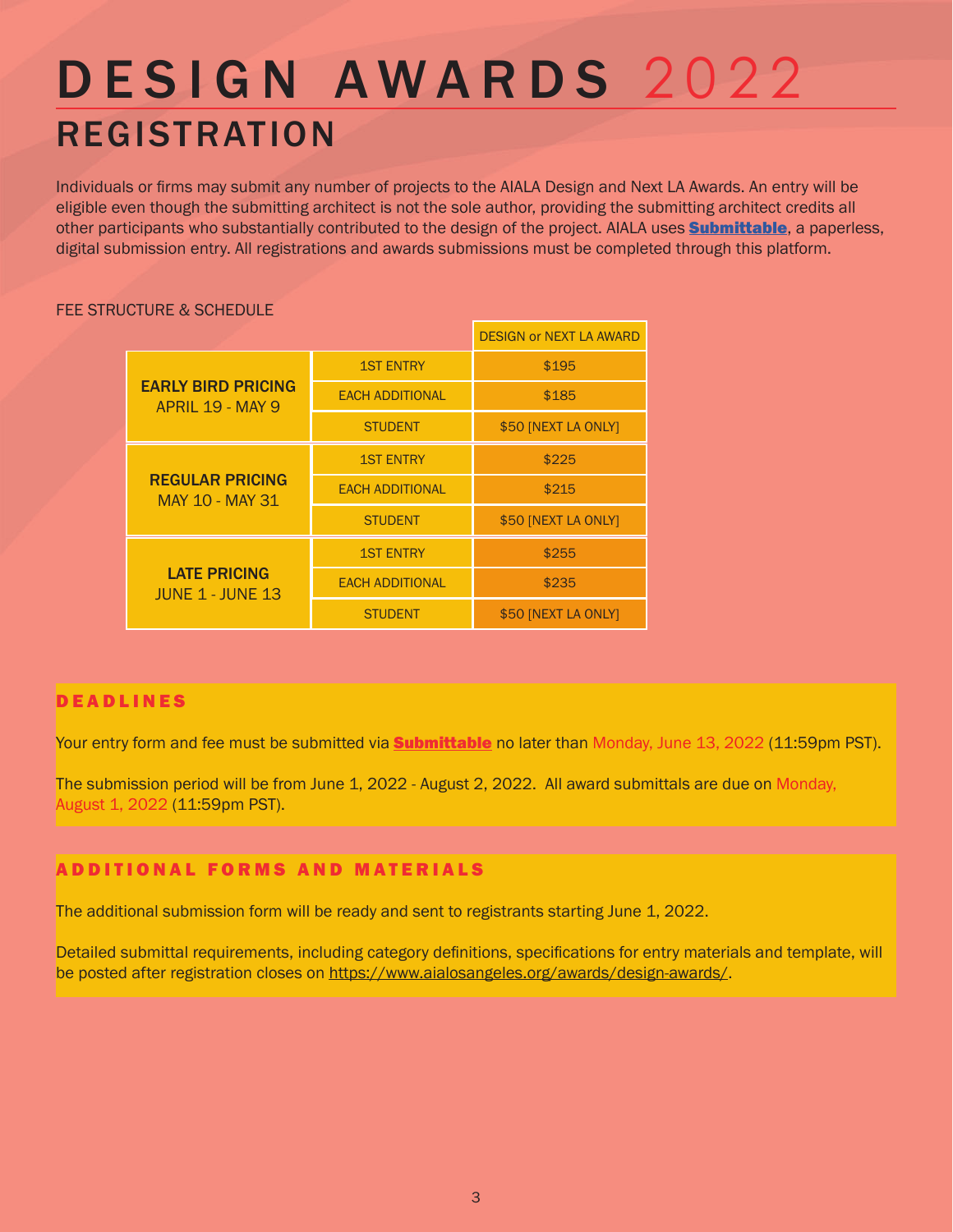### **CATEGORIES**

|                                       | <b>AWARD CATEGORIES</b>                                                                         |                                                                                                                                                           |  |
|---------------------------------------|-------------------------------------------------------------------------------------------------|-----------------------------------------------------------------------------------------------------------------------------------------------------------|--|
|                                       | <b>DESIGN AWARDS</b>                                                                            | <b>NEXT LA</b>                                                                                                                                            |  |
| <b>Selecting an</b><br>award category | Submit complete built works to the Design<br><b>Awards category</b>                             | Submit unbuilt works to the NEXT LA Awards<br>category                                                                                                    |  |
| <b>Focus of award</b><br>category     | Recognizes the best built work located<br>in Los Angeles or by Los Angeles based<br>architects. | Recognizes the future of Los Angeles<br>architecture by awarding projects that are<br>not yet built in Los Angeles or by Los Angeles<br>based architects. |  |

| <b>ENTRY TYPOLOGIES</b>                                 |  |  |
|---------------------------------------------------------|--|--|
| <b>Commercial/Mixed Use</b>                             |  |  |
| Healthcare/Institutional/Civic                          |  |  |
| <b>Educational</b>                                      |  |  |
| <b>Single-Family Residential</b>                        |  |  |
| <b>Multi-Family Residential</b>                         |  |  |
| <b>Temporary Housing</b>                                |  |  |
| <b>Affordable Housing</b>                               |  |  |
| <b>Adaptive Re-use/Renovation/Historic Preservation</b> |  |  |
| <b>Interior Architecture</b>                            |  |  |
| <b>Cityscapes</b>                                       |  |  |
| <b>Competition (NEXT LA only)</b>                       |  |  |
| <b>Architectural Installations</b>                      |  |  |

*Entries are not limited to listed typologies.* 

*Note: Awards are not bestowed per typology. Projects are grouped by typology for ease of jury coordination only.* 

All entries must follow the Submissions Requirements instructions and follow the prompts on **Submittable**.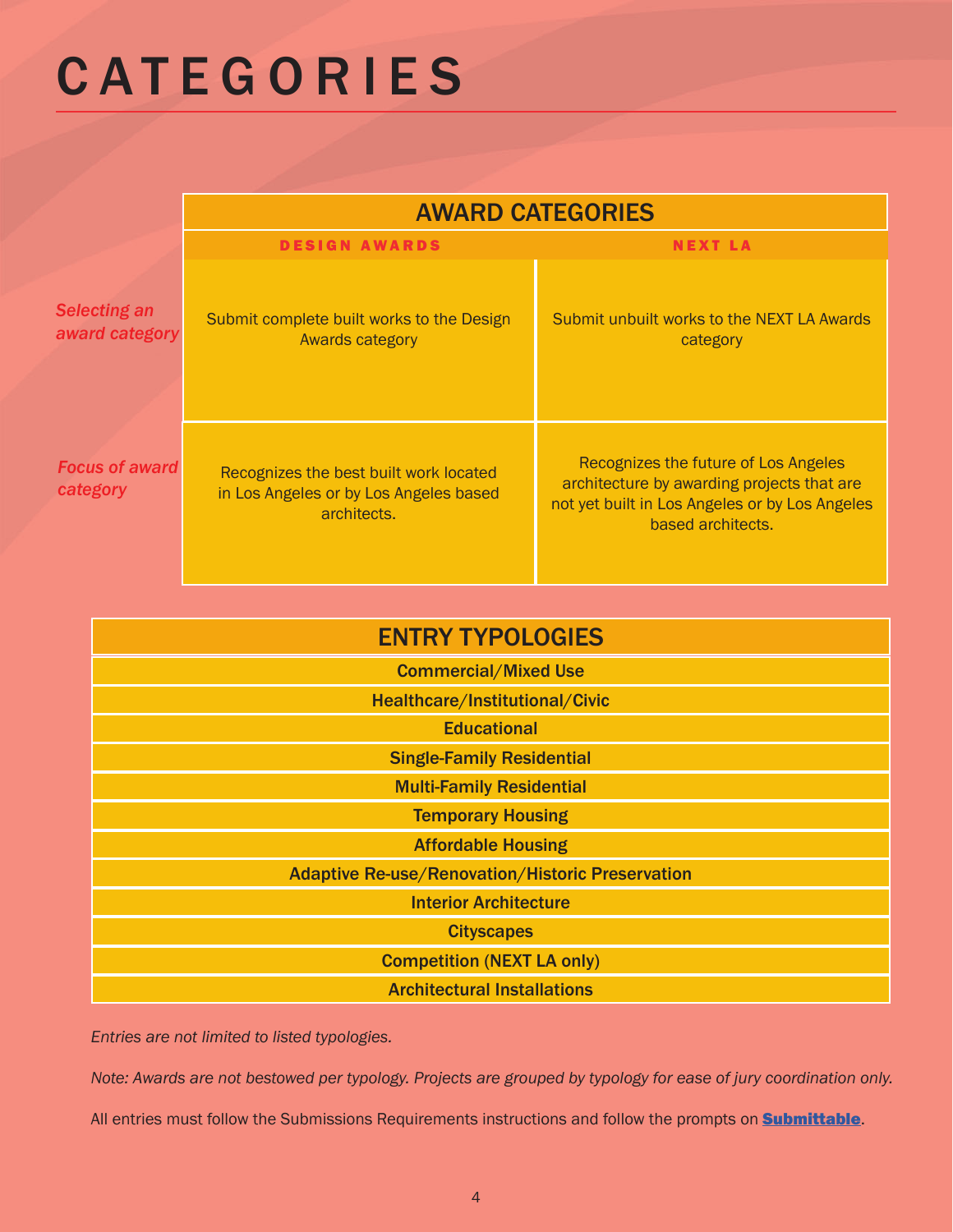### ELIGIBILITY

The AIALA Design Awards showcase the best of built and unbuilt work located in Los Angeles or by Los Angeles-based architects located elsewhere. Entrants must be members of any chapter of the American Institute of Architects. Award winners will be announced and celebrated at the AIALA Design Awards Ceremony in October 2022.

| <b>PROJECT ELIGIBILITY</b>                                                             |                                                                                           |  |  |
|----------------------------------------------------------------------------------------|-------------------------------------------------------------------------------------------|--|--|
| <b>DESIGN AWARDS</b>                                                                   | <b>NEXT LA</b>                                                                            |  |  |
| 1. Built work, completed after January 1, 2019.                                        | 1. Unbuilt work originating no earlier than<br>January 1, 2019. Project must be less than |  |  |
| 2. Provide proof of project submission on DDX<br>platform                              | 75% through completed construction at the time<br>of judging in September 2022.           |  |  |
| 3. Provide required building energy information, in<br>online form through Submittable |                                                                                           |  |  |
|                                                                                        |                                                                                           |  |  |

### SUBMITTER ELIGIBILITY

### DESIGN AWARDS NEXT LA

Only Architect, Associate, or Student members in good standing (at the time of registration) of any Chapter of the American Institute of Architects may submit entries.

Firms must have at least one Architect, Associate, or Student member in good standing, and provide that member's ID number to register and submit.

Los Angeles based practices are eligible to submit regardless of the project's location.

Projects located in Los Angeles are eligible for submission regardless of the architect/firm's practice location.

Submitting firm must be a signatory of the 2030 Commitment; provide proof of firm's signatory.

Projects by any 2022 AIALA Design or NEXT LA Awards jury member (or the firm of the jury member, regardless of location) are ineligible.

| <b>AWARD ELIGIBILITY</b>                                                                                  |                                                                                                                                                                                           |  |  |  |
|-----------------------------------------------------------------------------------------------------------|-------------------------------------------------------------------------------------------------------------------------------------------------------------------------------------------|--|--|--|
| <b>DESIGN AWARDS</b>                                                                                      | <b>NEXT LA</b>                                                                                                                                                                            |  |  |  |
| <b>Eligible for Honor Award only if required sustainability</b><br>measures are provided and implemented. | Eligible for Honor Award only if required sustainability<br>measures are provided and implemented.                                                                                        |  |  |  |
| <b>Eligible for Merit Award</b>                                                                           |                                                                                                                                                                                           |  |  |  |
| <b>Eligible for Citation Award</b>                                                                        |                                                                                                                                                                                           |  |  |  |
| Projects previously awarded a Design Award are<br>not eligible for resubmission in this category.         | Projects previously awarded a NEXT LA Award are<br>not eligible for resubmission in this category. They<br>are eligible for submission to the Design Awards if<br>they meet the criteria. |  |  |  |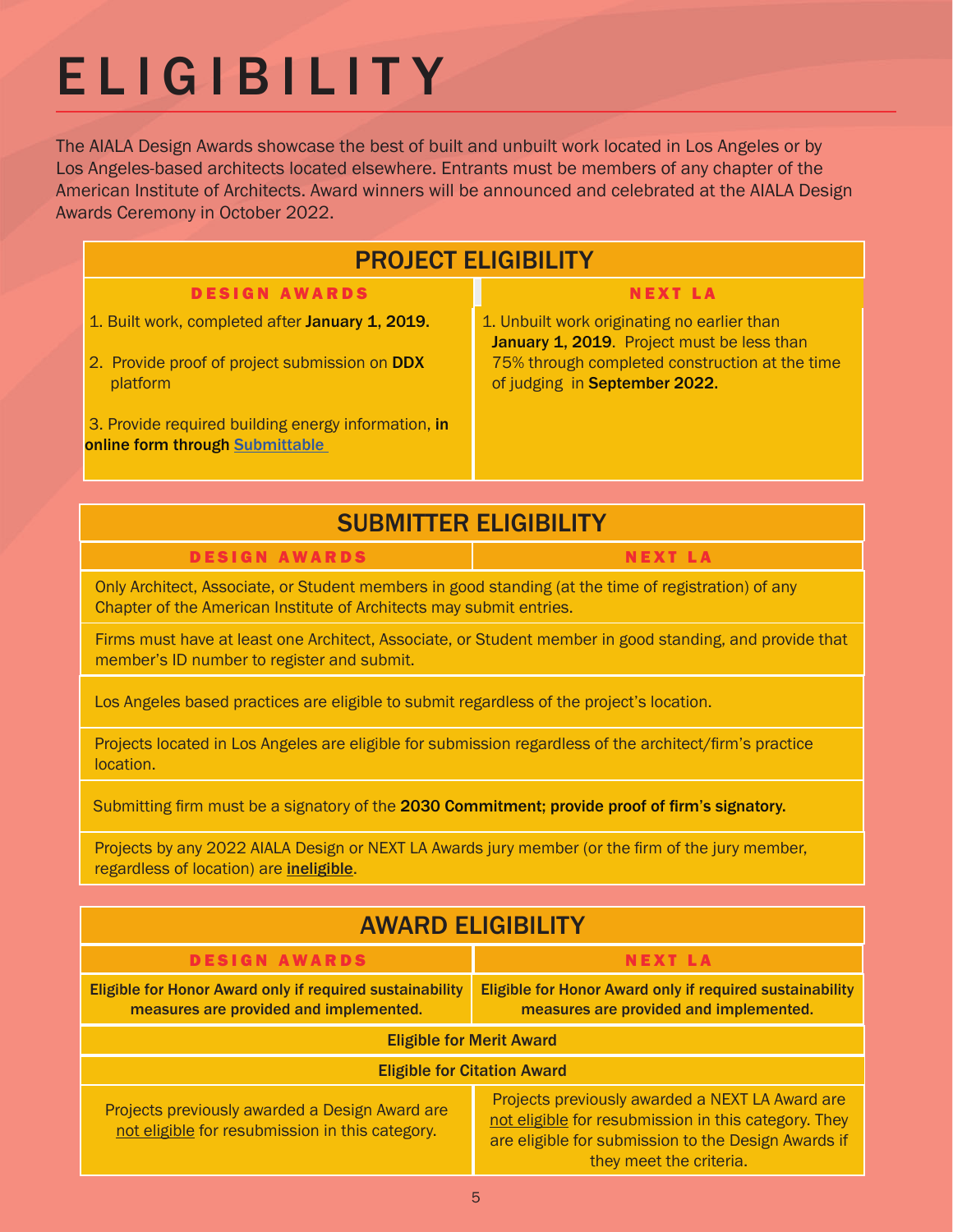### AWARDS COMMITTEE

#### **Chair**

Noel Fedosh, AIA, LUNO Design Studio

#### Vice-Chair

Kristi Litton, Assoc. AIA, KPFF Alek Zarifian, FAIA, Alek Zarifian Architect

Past Chair Diana Tang, Assoc. AIA, HKS, Inc.

#### Committee Members

Alyce Wallace, Lutron Ana Maria Huertas Iragorri, Affiliate AIALA, Lutron Anthony Brower, AIA, Gensler Avideh Haghighi, AIA - Sustainable Design Lead, ZGF Becky Cohen, Assoc. AIA, Johnson Fain Brian Nichols, HMC Architects Carlo Caccavale, Hon. AIALA, AIA Los Angeles Chris James, Assoc. AIA, Holmes Corrine Ellingson, AIA Los Angeles Deena Weiner Widran, AIA, Degenkolb Engineers Douglas Peters, AIA, Gensler Edward Park, HNTB Hansol Park, Yazdani Studio of CannonDesign Ivy Cook, Affiliate AIALA, FLL Consulting James Guillou, ORA Jed Donaldson, Johnson Fain Jessica Samiley, AIA Los Angeles Jennifer Schab, AIA, Bestor Architecture Julie Arcelay, COSENTINO Kathy Pray, Affiliate AIALA, PBS Engineers, Inc. Keith Collins, Assoc. AIA, Gensler Leslie Young, Assoc. AIA, IBI Group Madelene Dailey, USC McKenzie Wisdom, MATT Construction Miranda Gardiner, Assoc. AIA, HKS, Inc Mohamed Hasan, DLR Group Patrick Choi, MATT Construction Staci Nesbitt, GGA Tibby Rothman, Hon. AIALA, AIA Los Angeles

\*\* All AIALA Design Awards committee members are bound by a Code of Conduct, which is available for viewing at https://www.aialosangeles.org/.